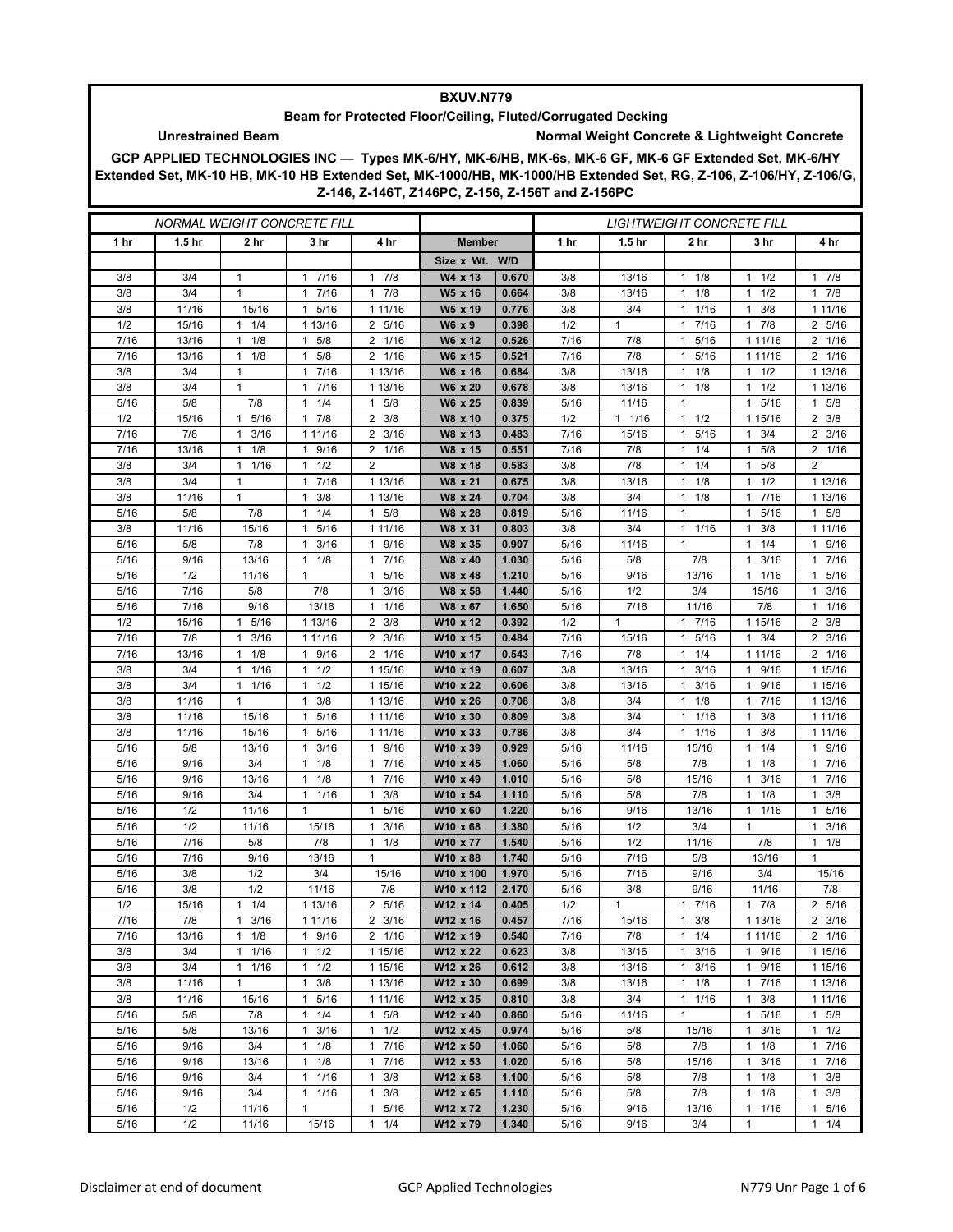| <b>NORMAL WEIGHT CONCRETE FILL</b> |                   |              |                               |                                      | <b>LIGHTWEIGHT CONCRETE FILL</b> |                |                 |                   |                       |                       |                        |
|------------------------------------|-------------------|--------------|-------------------------------|--------------------------------------|----------------------------------|----------------|-----------------|-------------------|-----------------------|-----------------------|------------------------|
| 1 <sub>hr</sub>                    | 1.5 <sub>hr</sub> | 2 hr         | 3 hr                          | 4 hr                                 | <b>Member</b>                    |                | 1 <sub>hr</sub> | 1.5 <sub>hr</sub> | 2 hr                  | 3 hr                  | 4 hr                   |
|                                    |                   |              |                               |                                      | Size x Wt. W/D                   |                |                 |                   |                       |                       |                        |
| 5/16                               | 7/16              | 5/8          | 7/8                           | $1 \t1/8$                            | W12 x 87                         | 1.470          | 5/16            | 1/2               | 11/16                 | 15/16                 | $1 \t1/8$              |
| 5/16                               | 7/16              | 9/16         | 13/16                         | 1/16<br>1                            | W12 x 96                         | 1.610          | 5/16            | 1/2               | 11/16                 | 7/8                   | 11/16                  |
| 5/16                               | 3/8               | 9/16         | 3/4                           | $\mathbf{1}$                         | W12 x 106                        | 1.770          | 5/16            | 7/16              | 5/8                   | 13/16                 | $\mathbf{1}$           |
| 5/16                               | 3/8               | 1/2          | 11/16                         | 15/16                                | W12 x 120                        | 1.990          | 5/16            | 7/16              | 9/16                  | 3/4                   | 15/16                  |
| 5/16                               | 3/8               | 1/2          | 11/16                         | 7/8                                  | W12 x 136                        | 2.230          | 5/16            | 3/8               | 9/16                  | 11/16                 | 7/8                    |
| 5/16                               | 3/8               | 7/16         | 5/8                           | 13/16                                | W12 x 152                        | 2.450          | 5/16            | 3/8               | 1/2                   | 5/8                   | 13/16                  |
| 5/16                               | 3/8               | 3/8          | 9/16                          | 3/4                                  | W12 x 170                        | 2.720          | 5/16            | 3/8               | 7/16                  | 9/16                  | 3/4                    |
| 5/16                               | 3/8               | 3/8          | 1/2                           | 11/16                                | W12 x 190                        | 3.000          | 5/16            | 3/8               | 7/16                  | 9/16                  | 11/16                  |
| 5/16                               | 3/8               | 3/8          | 1/2                           | 5/8                                  | W12 x 210                        | 3.270          | 5/16            | 3/8               | 3/8                   | 1/2                   | 5/8                    |
| 5/16                               | 3/8               | 3/8          | 7/16                          | 9/16                                 | W12 x 230                        | 3.550          | 5/16            | 3/8               | 3/8                   | 1/2                   | 9/16                   |
| 5/16                               | 3/8               | 3/8          | 7/16                          | 9/16                                 | W12 x 252                        | 3.840          | 5/16            | 3/8               | 3/8                   | 7/16                  | 9/16                   |
| 5/16                               | 3/8               | 3/8          | 3/8                           | 1/2                                  | W12 x 279                        | 4.190          | 5/16            | 3/8               | 3/8                   | 7/16                  | 1/2                    |
| 5/16                               | 3/8               | 3/8          | 3/8                           | 1/2                                  | W12 x 305                        | 4.490          | 5/16            | 3/8               | 3/8                   | 3/8                   | 1/2                    |
| 5/16                               | 3/8               | 3/8          | 3/8                           | 7/16                                 | W12 x 336                        | 4.850          | 5/16            | 3/8               | 3/8                   | 3/8                   | 7/16                   |
| 7/16                               | 13/16             | $1 \t1/8$    | $1 \t5/8$                     | 2 1/16                               | W14 x 22                         | 0.534          | 7/16            | 7/8               | 5/16<br>$\mathbf{1}$  | 1 1 1/16              | 2 1/16                 |
| 3/8                                | 3/4               | $1 \t1/16$   | $1 \t1/2$                     | 1 15/16                              | W14 x 26                         | 0.628          | 3/8             | 13/16             | 3/16<br>$\mathbf{1}$  | 1 9/16                | 1 15/16                |
| 3/8                                | 3/4               | 1            | 7/16<br>1                     | 7/8<br>1                             | W14 x 30                         | 0.644          | 3/8             | 13/16             | 3/16<br>$\mathbf{1}$  | 1/2<br>1              | 17/8                   |
| 3/8                                | 11/16             | 15/16        | 3/8<br>$\mathbf{1}$           | 3/4<br>$\mathbf{1}$                  | W14 x 34                         | 0.725          | 3/8             | 3/4               | 1/8<br>$\mathbf{1}$   | 7/16<br>1             | $1 \t3/4$              |
| 3/8                                | 11/16             | 15/16        | 1 5/16                        | 1 11/16                              | W14 x 38                         | 0.809          | 3/8             | 3/4               | 1/16<br>1             | $1 \t3/8$             | 1 11/16                |
| 5/16                               | 5/8               | 7/8          | 1/4<br>$\mathbf{1}$           | 5/8<br>1                             | W14 x 43                         | 0.874          | 5/16            | 11/16             | $\mathbf{1}$          | 5/16                  | $1 \t5/8$              |
| 5/16                               | 5/8               | 13/16        | 3/16<br>1                     | 1/2<br>$\mathbf{1}$                  | W14 x 48                         | 0.970          | 5/16            | 5/8               | 15/16                 | 3/16<br>1             | $1 \t1/2$              |
| 5/16                               | 9/16              | 3/4          | $1 \t1/8$                     | 7/16<br>$\mathbf{1}$                 | W14 x 53                         | 1.060          | 5/16            | 5/8               | 7/8                   | $1 \t1/8$             | 17/16                  |
| 5/16                               | 9/16              | 3/4          | 1/16<br>$\mathbf{1}$          | 3/8<br>$\mathbf{1}$                  | W14 x 61                         | 1.100          | 5/16            | 5/8               | 7/8                   | 1/8<br>1              | $1 \t3/8$              |
| 5/16                               | 1/2               | 11/16        | $\mathbf{1}$                  | 5/16<br>$\mathbf{1}$                 | W14 x 68                         | 1.220          | 5/16            | 9/16              | 13/16                 | 1/16<br>$\mathbf{1}$  | 1 5/16                 |
| 5/16                               | 1/2               | 11/16        | 15/16                         | 1/4<br>$\mathbf{1}$                  | W14 x 74                         | 1.320          | 5/16            | 9/16              | 3/4                   | $\mathbf{1}$          | 11/4                   |
| 5/16                               | 7/16<br>1/2       | 5/8          | 7/8                           | 1/8<br>1<br>1/4                      | W14 x 82<br>W14 x 90             | 1.450<br>1.310 | 5/16            | 1/2               | 3/4<br>3/4            | 15/16<br>$\mathbf{1}$ | $1 \t1/8$<br>$1 \t1/4$ |
| 5/16<br>5/16                       | 7/16              | 11/16<br>5/8 | 15/16<br>7/8                  | 1<br>3/16<br>$\mathbf{1}$            | W14 x 99                         | 1.430          | 5/16<br>5/16    | 9/16<br>1/2       | 3/4                   | 15/16                 | $1 \t3/16$             |
| 5/16                               | 7/16              | 5/8          | 7/8                           | 1/8<br>$\mathbf{1}$                  | W14 x 109                        | 1.570          | 5/16            | 1/2               | 11/16                 | 7/8                   | $1 \t1/8$              |
| 5/16                               | 7/16              | 9/16         | 13/16                         | $\mathbf{1}$                         | W14 x 120                        | 1.710          | 5/16            | 7/16              | 5/8                   | 13/16                 | $\mathbf{1}$           |
| 5/16                               | 3/8               | 1/2          | 3/4                           | 15/16                                | W14 x 132                        | 1.890          | 5/16            | 7/16              | 5/8                   | 3/4                   | 15/16                  |
| 5/16                               | 3/8               | 1/2          | 11/16                         | 15/16                                | W14 x 145                        | 1.990          | 5/16            | 7/16              | 9/16                  | 3/4                   | 15/16                  |
| 5/16                               | 3/8               | 1/2          | 11/16                         | 7/8                                  | W14 x 159                        | 2.160          | 5/16            | 3/8               | 9/16                  | 11/16                 | 7/8                    |
| 5/16                               | 3/8               | 7/16         | 5/8                           | 13/16                                | W14 x 176                        | 2.380          | 5/16            | 3/8               | 1/2                   | 5/8                   | 13/16                  |
| 5/16                               | 3/8               | 7/16         | 9/16                          | 3/4                                  | W14 x 193                        | 2.600          | 5/16            | 3/8               | 1/2                   | 5/8                   | 3/4                    |
| 5/16                               | 3/8               | 3/8          | 9/16                          | 11/16                                | W14 x 211                        | 2.810          | 5/16            | 3/8               | 7/16                  | 9/16                  | 11/16                  |
| 5/16                               | 3/8               | 3/8          | 1/2                           | 11/16                                | W14 x 233                        | 3.080          | 5/16            | 3/8               | 7/16                  | 9/16                  | 11/16                  |
| 5/16                               | 3/8               | 3/8          | 1/2                           | 5/8                                  | W14 x 257                        | 3.360          | 5/16            | 3/8               | 3/8                   | 1/2                   | 5/8                    |
| 5/16                               | 3/8               | 3/8          | 7/16                          | 9/16                                 | W14 x 283                        | 3.660          | 5/16            | 3/8               | 3/8                   | 7/16                  | 9/16                   |
| 5/16                               | 3/8               | 3/8          | 7/16                          | 9/16                                 | W14 x 311                        | 3.980          | 5/16            | 3/8               | 3/8                   | 7/16                  | 9/16                   |
| 5/16                               | 3/8               | 3/8          | 3/8                           | 1/2                                  | W14 x 342                        | 4.320          | 5/16            | 3/8               | 3/8                   | 7/16                  | 1/2                    |
| 5/16                               | 3/8               | 3/8          | 3/8                           | 1/2                                  | W14 x 370                        | 4.630          | 5/16            | 3/8               | 3/8                   | 3/8                   | 1/2                    |
| 5/16                               | 3/8               | 3/8          | 3/8                           | 7/16                                 | W14 x 398                        | 4.930          | 5/16            | 3/8               | 3/8                   | 3/8                   | 7/16                   |
| 5/16                               | 3/8               | 3/8          | 3/8                           | 7/16                                 | W14 x 426                        | 5.210          | 5/16            | 3/8               | 3/8                   | 3/8                   | 7/16                   |
| 5/16                               | 3/8               | 3/8          | 3/8                           | 7/16                                 | W14 x 455                        | 5.530          | 5/16            | 3/8               | 3/8                   | 3/8                   | 7/16                   |
| 5/16                               | 3/8               | 3/8          | 3/8                           | 3/8                                  | W14 x 500                        | 5.950          | 5/16            | 3/8               | 3/8                   | 3/8                   | 3/8                    |
| 5/16                               | 3/8               | 3/8          | 3/8                           | 3/8                                  | W14 x 550                        | 6.430          | 5/16            | 3/8               | 3/8                   | 3/8                   | 3/8                    |
| 5/16                               | 3/8               | 3/8          | 3/8                           | 3/8                                  | W14 x 605                        | 6.960          | 5/16            | 3/8               | 3/8                   | 3/8                   | 3/8                    |
| 5/16                               | 3/8               | 3/8          | 3/8                           | 3/8                                  | W14 x 665                        | 7.490          | $5/16$          | 3/8               | 3/8                   | 3/8                   | 3/8                    |
| 5/16                               | 3/8               | 3/8          | 3/8                           | 3/8                                  | W14 x 730                        | 8.080          | 5/16            | 3/8               | 3/8                   | 3/8                   | 3/8                    |
| 7/16                               | 13/16             | $1 \t1/8$    | 9/16<br>1                     | $\overline{2}$                       | W16 x 26                         | 0.558          | 7/16            | 7/8               | $1 \t1/4$             | $1 \t5/8$             | $\overline{2}$         |
| 3/8                                | 3/4               | 1            | 7/16<br>1                     | $\mathbf{1}$<br>7/8                  | W16 x 31                         | 0.661          | 3/8             | 13/16             | 3/16<br>1             | 1/2<br>$\mathbf{1}$   | $1 \t7/8$              |
| 3/8                                | 11/16             | $\mathbf{1}$ | 3/8<br>$\mathbf{1}$           | 1 13/16                              | W16 x 36                         | 0.702          | 3/8             | 3/4               | 1/8<br>$\mathbf{1}$   | 17/16                 | 1 13/16                |
| 3/8                                | 11/16             | 15/16        | 1 5/16                        | 1 11/16                              | W16 x 40                         | 0.780          | 3/8             | 3/4               | $1 \t1/16$            | 3/8<br>1              | 1 11/16                |
| 5/16                               | 5/8               | 7/8          | $1 \t1/4$                     | 5/8<br>$\mathbf{1}$                  | W16 x 45                         | 0.870          | 5/16            | 11/16             | $\mathbf{1}$          | 5/16<br>1             | $1 \t5/8$              |
| 5/16                               | 5/8               | 13/16        | 3/16<br>$\mathbf{1}$          | $\mathbf{1}$<br>1/2                  | W16 x 50                         | 0.962          | 5/16            | 5/8               | 15/16                 | 1/4<br>1              | $1 \t1/2$              |
| 5/16                               | 9/16              | 3/4          | 1/16<br>$\mathbf{1}$          | 3/8<br>1                             | W16 x 57                         | 1.090          | 5/16            | 5/8               | 7/8                   | 1/8<br>1              | $1 \t3/8$              |
| 5/16                               | 9/16              | 3/4          | 11/16                         | $\mathbf{1}$<br>3/8                  | W16 x 67                         | 1.090          | 5/16            | 5/8               | 7/8                   | $1 \t1/8$             | $1 \t3/8$              |
| 5/16                               | 1/2               | 11/16        | $\mathbf{1}$                  | $\mathbf{1}$<br>1/4                  | W16 x 77                         | 1.250          | 5/16            | 9/16              | 13/16                 | 1 1/16                | $1 \t1/4$              |
| 5/16                               | 7/16              | 5/8          | 7/8                           | 3/16<br>$\mathbf{1}$                 | W16 x 89                         | 1.430          | 5/16            | 1/2               | 3/4                   | 15/16                 | $1 \t3/16$             |
| 5/16                               | 7/16<br>3/4       | 5/8<br>1     | 13/16<br>7/16<br>$\mathbf{1}$ | 1/16<br>$\mathbf{1}$<br>$\mathbf{1}$ | W16 x 100                        | 1.590          | 5/16            | 1/2               | 11/16<br>$\mathbf{1}$ | 7/8<br>$\mathbf{1}$   | 11/16<br>17/8          |
| 3/8<br>3/8                         | 11/16             |              | $\mathbf{1}$                  | 7/8                                  | W18 x 35<br>W18 x 40             | 0.672<br>0.768 | 3/8<br>3/8      | 13/16<br>3/4      | 1/8<br>$\mathbf{1}$   | 1/2<br>3/8<br>1       |                        |
| 5/16                               | 5/8               | 15/16<br>7/8 | 5/16<br>$1 \t1/4$             | 1 11/16<br>9/16<br>$\mathbf{1}$      | W18 x 46                         | 0.876          | 5/16            | 11/16             | 1/16<br>$\mathbf{1}$  | 1 5/16                | 1 11/16<br>1 9/16      |
|                                    |                   |              |                               |                                      |                                  |                |                 |                   |                       |                       |                        |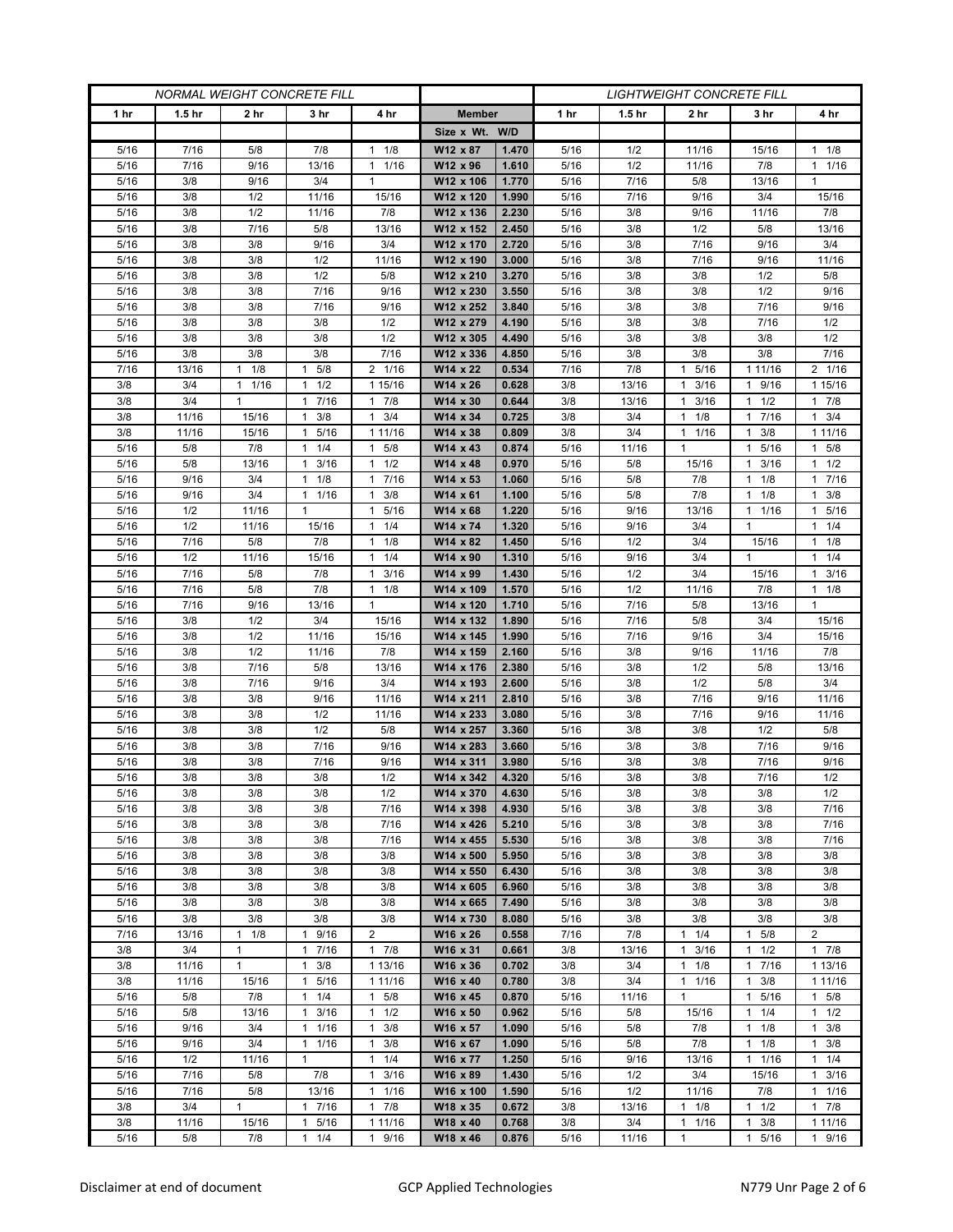| <b>NORMAL WEIGHT CONCRETE FILL</b> |                   |                |                       |                                             | <b>LIGHTWEIGHT CONCRETE FILL</b> |                |                 |                   |              |                       |                                   |
|------------------------------------|-------------------|----------------|-----------------------|---------------------------------------------|----------------------------------|----------------|-----------------|-------------------|--------------|-----------------------|-----------------------------------|
| 1 <sub>hr</sub>                    | 1.5 <sub>hr</sub> | 2 hr           | 3 hr                  | 4 hr                                        | <b>Member</b>                    |                | 1 <sub>hr</sub> | 1.5 <sub>hr</sub> | 2 hr         | 3 hr                  | 4 hr                              |
|                                    |                   |                |                       |                                             | Size x Wt. W/D                   |                |                 |                   |              |                       |                                   |
| 5/16                               | 5/8               | 7/8            | $1 \t1/4$             | 9/16<br>1                                   | W18 x 50                         | 0.880          | 5/16            | 11/16             | $\mathbf{1}$ | 5/16<br>$\mathbf{1}$  | 1 9/16                            |
| 5/16                               | 5/8               | 13/16          | 3/16<br>1             | 1/2<br>1                                    | W18 x 55                         | 0.963          | 5/16            | 5/8               | 15/16        | 1/4<br>1              | $1 \t1/2$                         |
| 5/16                               | 9/16              | 13/16          | 1/8<br>$\mathbf{1}$   | 7/16<br>$\mathbf{1}$                        | W18 x 60                         | 1.040          | 5/16            | 5/8               | 7/8          | 3/16                  | 17/16                             |
| 5/16                               | 9/16              | 3/4            | 1/16<br>$\mathbf{1}$  | 3/8<br>$\mathbf{1}$                         | W18 x 65                         | 1.130          | 5/16            | 5/8               | 7/8          | 1/8<br>1              | $1 \t3/8$                         |
| 5/16                               | 1/2               | 11/16          | $\mathbf{1}$          | 5/16<br>$\mathbf{1}$                        | W18 x 71                         | 1.220          | 5/16            | 9/16              | 13/16        | 1/16<br>1             | 1 5/16                            |
| 5/16                               | 9/16              | 3/4            | $1 \t1/16$            | 3/8<br>1                                    | W18 x 76                         | 1.130          | 5/16            | 5/8               | 7/8          | 1/8<br>1.             | 3/8<br>1                          |
| 5/16                               | 1/2               | 11/16          | 1                     | 1/4<br>1                                    | W18 x 86                         | 1.270          | 5/16            | 9/16              | 13/16        | 1                     | $1 \t1/4$                         |
| 5/16<br>5/16                       | 1/2<br>7/16       | 5/8<br>5/8     | 15/16<br>7/8          | 3/16<br>$\mathbf{1}$<br>1/8<br>$\mathbf{1}$ | W18 x 97<br>W18 x 106            | 1.420<br>1.550 | 5/16<br>5/16    | 1/2<br>1/2        | 3/4<br>11/16 | 15/16<br>7/8          | 3/16<br>$\mathbf{1}$<br>$1 \t1/8$ |
| 5/16                               | 7/16              | 9/16           | 13/16                 | $\mathbf{1}$                                | W18 x 119                        | 1.720          | 5/16            | 7/16              | 5/8          | 13/16                 | 1                                 |
| 3/8                                | 11/16             | 15/16          | 3/8<br>1              | $\mathbf{1}$<br>3/4                         | W21 x 44                         | 0.746          | 3/8             | 3/4               | $1 \t1/16$   | 7/16<br>$\mathbf{1}$  | $1 \t3/4$                         |
| 5/16                               | 5/8               | 7/8            | 1/4<br>1              | 5/8<br>$\mathbf{1}$                         | W21 x 50                         | 0.838          | 5/16            | 11/16             | $\mathbf{1}$ | 5/16<br>1             | $1 \t5/8$                         |
| 5/16                               | 5/8               | 13/16          | 3/16<br>1             | 1/2<br>1                                    | W21 x 57                         | 0.952          | 5/16            | 11/16             | 15/16        | 1/4<br>1              | $1 \t1/2$                         |
| 5/16                               | 5/8               | 13/16          | 3/16<br>$\mathbf{1}$  | $\mathbf{1}$<br>1/2                         | W21 x 62                         | 0.952          | 5/16            | 11/16             | 15/16        | 1/4<br>1              | $1 \t1/2$                         |
| 5/16                               | 9/16              | 13/16          | $1 \t1/8$             | 7/16<br>$\mathbf{1}$                        | W21 x 68                         | 1.040          | 5/16            | 5/8               | 7/8          | 3/16<br>$\mathbf{1}$  | 17/16                             |
| 5/16                               | 9/16              | 3/4            | 1 1/16                | 3/8<br>1                                    | W21 x 73                         | 1.110          | 5/16            | 5/8               | 7/8          | $1 \t1/8$             | $1 \t3/8$                         |
| 5/16                               | 1/2               | 11/16          | $\mathbf{1}$          | 1/4<br>$\mathbf{1}$                         | W21 x 83                         | 1.260          | 5/16            | 9/16              | 13/16        | 1/16<br>1             | 11/4                              |
| 5/16                               | 1/2               | 5/8            | 15/16                 | 3/16<br>1                                   | W21 x 93                         | 1.400          | 5/16            | 1/2               | 3/4          | 15/16                 | $1 \t3/16$                        |
| 5/16                               | 1/2               | 11/16          | 15/16                 | 1/4<br>1                                    | W21 x 101                        | 1.300          | 5/16            | 9/16              | 3/4          | 1                     | $1 \t1/4$                         |
| 5/16                               | 7/16              | 5/8            | 7/8                   | 3/16<br>$\mathbf{1}$                        | W21 x 111                        | 1.430          | 5/16            | 1/2               | 3/4          | 15/16                 | 3/16<br>1                         |
| 5/16                               | 7/16              | 5/8            | 7/8                   | 1/8<br>$\mathbf{1}$                         | W21 x 122                        | 1.570          | 5/16            | 1/2               | 11/16        | 7/8                   | $1 \t1/8$                         |
| 5/16                               | 7/16              | 9/16           | 13/16                 | $\mathbf{1}$<br>1/16                        | W21 x 132                        | 1.680          | 5/16            | 7/16              | 5/8          | 7/8                   | $1 \t1/16$                        |
| 5/16                               | 3/8               | 9/16           | 3/4                   | 15/16                                       | W21 x 147                        | 1.870          | 5/16            | 7/16              | 5/8          | 13/16                 | 15/16                             |
| 5/16                               | 5/8               | 7/8            | $1 \t1/4$             | 5/8<br>$\mathbf{1}$                         | W24 x 55                         | 0.828          | 5/16            | 11/16             | $\mathbf{1}$ | 5/16<br>$\mathbf{1}$  | 1 5/8                             |
| 5/16                               | 5/8               | 13/16          | $1 \t3/16$            | 9/16<br>$\mathbf{1}$                        | W24 x 62                         | 0.934          | 5/16            | 11/16             | 15/16        | $1 \t1/4$             | 1 9/16                            |
| 5/16<br>5/16                       | 5/8<br>9/16       | 13/16<br>13/16 | 3/16<br>1<br>1/8<br>1 | 1/2<br>$\mathbf{1}$<br>7/16<br>1            | W24 x 68<br>W24 x 76             | 0.942<br>1.050 | 5/16<br>5/16    | 11/16<br>5/8      | 15/16<br>7/8 | 1/4<br>1<br>3/16<br>1 | $1 \t1/2$<br>1 7/16               |
| 5/16                               | 9/16              | 3/4            | $1 \t1/16$            | 3/8<br>$\mathbf{1}$                         | W24 x 84                         | 1.150          | 5/16            | 9/16              | 13/16        | 1/8<br>1.             | $1 \t3/8$                         |
| 5/16                               | 1/2               | 11/16          | $\mathbf{1}$          | 1/4<br>$\mathbf{1}$                         | W24 x 94                         | 1.280          | 5/16            | 9/16              | 13/16        | -1                    | $1 \t1/4$                         |
| 5/16                               | 1/2               | 11/16          | $\mathbf{1}$          | 5/16<br>1                                   | W24 x 104                        | 1.240          | 5/16            | 9/16              | 13/16        | 1 1/16                | 1 5/16                            |
| 5/16                               | 1/2               | 11/16          | 15/16                 | 3/16<br>$\mathbf{1}$                        | W24 x 117                        | 1.380          | 5/16            | 1/2               | 3/4          | 1                     | $1 \t3/16$                        |
| 5/16                               | 7/16              | 5/8            | 7/8                   | 1/8<br>1                                    | W24 x 131                        | 1.540          | 5/16            | 1/2               | 11/16        | 7/8                   | $1 \t1/8$                         |
| 5/16                               | 7/16              | 9/16           | 13/16                 | 1/16<br>$\mathbf{1}$                        | W24 x 146                        | 1.700          | 5/16            | 7/16              | 5/8          | 13/16                 | 11/16                             |
| 5/16                               | 3/8               | 9/16           | 3/4                   | 15/16                                       | W24 x 162                        | 1.880          | 5/16            | 7/16              | 5/8          | 13/16                 | 15/16                             |
| 5/16                               | 9/16              | 13/16          | 1/8<br>1              | 7/16<br>1                                   | W27 x 84                         | 1.030          | 5/16            | 5/8               | 7/8          | 3/16<br>1             | 17/16                             |
| 5/16                               | 9/16              | 3/4            | $\mathbf{1}$<br>1/16  | 3/8<br>$\mathbf{1}$                         | W27 x 94                         | 1.150          | 5/16            | 9/16              | 13/16        | 1/8<br>1              | $1 \t3/8$                         |
| 5/16                               | 1/2               | 11/16          | $\mathbf{1}$          | 5/16<br>$\mathbf{1}$                        | W27 x 102                        | 1.240          | 5/16            | 9/16              | 13/16        | 1 1/16                | 5/16<br>1                         |
| 5/16                               | 1/2               | 5/8            | 15/16                 | 3/16<br>$\mathbf{1}$                        | W27 x 114                        | 1.390          | 5/16            | 1/2               | 3/4          | 15/16                 | 3/16<br>$\mathbf{1}$              |
| 5/16                               | 7/16              | 5/8            | 7/8                   | 1/8<br>$\mathbf{1}$                         | W27 x 129                        | 1.560          | 5/16            | 1/2               | 11/16        | 7/8                   | 1/8<br>$\mathbf{1}$               |
| 5/16                               | 7/16              | 5/8            | 7/8                   | 1/8<br>$\mathbf{1}$                         | W27 x 146                        | 1.550          | 5/16            | 1/2               | 11/16        | 7/8                   | $1 \t1/8$                         |
| 5/16                               | 7/16<br>3/8       | 9/16<br>9/16   | 13/16<br>3/4          | 1/16<br>1<br>15/16                          | W27 x 161<br>W27 x 178           | 1.700<br>1.870 | 5/16<br>5/16    | 7/16<br>7/16      | 5/8<br>5/8   | 13/16<br>13/16        | 1/16<br>$\mathbf{1}$<br>15/16     |
| 5/16<br>5/16                       | 9/16              | 13/16          | $1 \t1/8$             | 17/16                                       | W30 x 90                         | 1.020          | 5/16            | 5/8               | 15/16        | $1 \t3/16$            | 17/16                             |
| 5/16                               | 9/16              | 3/4            | $1 \t1/16$            | 3/8<br>$\mathbf{1}$                         | W30 x 99                         | 1.120          | 5/16            | 5/8               | 7/8          | $1 \t1/8$             | $1 \t3/8$                         |
| 5/16                               | 1/2               | 11/16          | $\mathbf{1}$          | 5/16<br>$\mathbf{1}$                        | W30 x 108                        | 1.210          | 5/16            | 9/16              | 13/16        | 1/16<br>1             | 1 5/16                            |
| 5/16                               | 1/2               | 11/16          | 15/16                 | $1 \t1/4$                                   | W30 x 116                        | 1.300          | 5/16            | 9/16              | 3/4          | $\mathbf{1}$          | 11/4                              |
| 5/16                               | 1/2               | 5/8            | 15/16                 | 3/16<br>$\mathbf{1}$                        | W30 x 124                        | 1.390          | 5/16            | 1/2               | 3/4          | 15/16                 | $1 \t3/16$                        |
| 5/16                               | 7/16              | 5/8            | 7/8                   | 1/8<br>$\mathbf{1}$                         | W30 x 132                        | 1.470          | 5/16            | 1/2               | 11/16        | 15/16                 | $1 \t1/8$                         |
| 5/16                               | 7/16              | 9/16           | 13/16                 | $\mathbf{1}$<br>1/16                        | W30 x 173                        | 1.660          | 5/16            | 7/16              | 11/16        | 7/8                   | $1 \t1/16$                        |
| 5/16                               | 3/8               | 9/16           | 3/4                   | $\mathbf{1}$                                | W30 x 191                        | 1.850          | 5/16            | 7/16              | 5/8          | 13/16                 | $\mathbf{1}$                      |
| 5/16                               | 3/8               | 1/2            | 11/16                 | 15/16                                       | W30 x 211                        | 2.010          | 5/16            | 3/8               | 9/16         | 3/4                   | 15/16                             |
| 5/16                               | 1/2               | 11/16          | $\mathbf{1}$          | 5/16<br>$\mathbf{1}$                        | W33 x 118                        | 1.210          | 5/16            | 9/16              | 13/16        | 1 1/16                | 1 5/16                            |
| 5/16                               | 1/2               | 11/16          | 15/16                 | 1/4<br>$\mathbf{1}$                         | W33 x 130                        | 1.320          | 5/16            | 9/16              | 3/4          | $\mathbf{1}$          | 11/4                              |
| 5/16                               | 7/16              | 5/8            | 7/8                   | 3/16<br>$\mathbf{1}$                        | W33 x 141                        | 1.430          | 5/16            | 1/2               | 3/4          | 15/16                 | $1 \t3/16$                        |
| 5/16                               | 7/16              | 5/8            | 7/8                   | 1/8<br>$\mathbf{1}$                         | W33 x 152                        | 1.530          | 5/16            | 1/2               | 11/16        | 7/8                   | $1 \t1/8$                         |
| 5/16                               | 7/16              | 9/16           | 13/16                 | $\mathbf{1}$<br>1/16                        | W33 x 169                        | 1.700          | 5/16            | 7/16              | 5/8          | 13/16                 | $1 \t1/16$                        |
| 5/16                               | 3/8               | 9/16           | 3/4                   | $\mathbf{1}$                                | W33 x 201                        | 1.790          | 5/16            | 7/16              | 5/8          | 13/16                 | $\mathbf{1}$                      |
| 5/16<br>5/16                       | 3/8<br>3/8        | 1/2<br>1/2     | 3/4<br>11/16          | 15/16<br>7/8                                | W33 x 221<br>W33 x 241           | 1.970<br>2.130 | 5/16<br>5/16    | 7/16<br>3/8       | 9/16<br>9/16 | 3/4<br>11/16          | 15/16<br>7/8                      |
| 5/16                               | 1/2               | 11/16          | $\mathbf{1}$          | $1 \t1/4$                                   | W36 x 135                        | 1.290          | 5/16            | 9/16              | 13/16        | $\mathbf{1}$          | $1 \t1/4$                         |
| 5/16                               | 7/16              | 5/8            | 7/8                   | 3/16<br>$\mathbf{1}$                        | W36 x 150                        | 1.430          | 5/16            | 1/2               | 3/4          | 15/16                 | $1 \t3/16$                        |
| 5/16                               | 7/16              | 5/8            | 7/8                   | $\mathbf{1}$<br>1/8                         | W36 x 160                        | 1.510          | 5/16            | 1/2               | 11/16        | 15/16                 | $1 \t1/8$                         |
| 5/16                               | 7/16              | 5/8            | 13/16                 | 1/16<br>$\mathbf{1}$                        | W36 x 170                        | 1.600          | 5/16            | 1/2               | 11/16        | 7/8                   | $1 \t1/16$                        |
| 5/16                               | $7/16$            | 9/16           | 13/16                 | $\mathbf{1}$                                | W36 x 182                        | 1.720          | 5/16            | 7/16              | 5/8          | 13/16                 | $\mathbf{1}$                      |
|                                    |                   |                |                       |                                             |                                  |                |                 |                   |              |                       |                                   |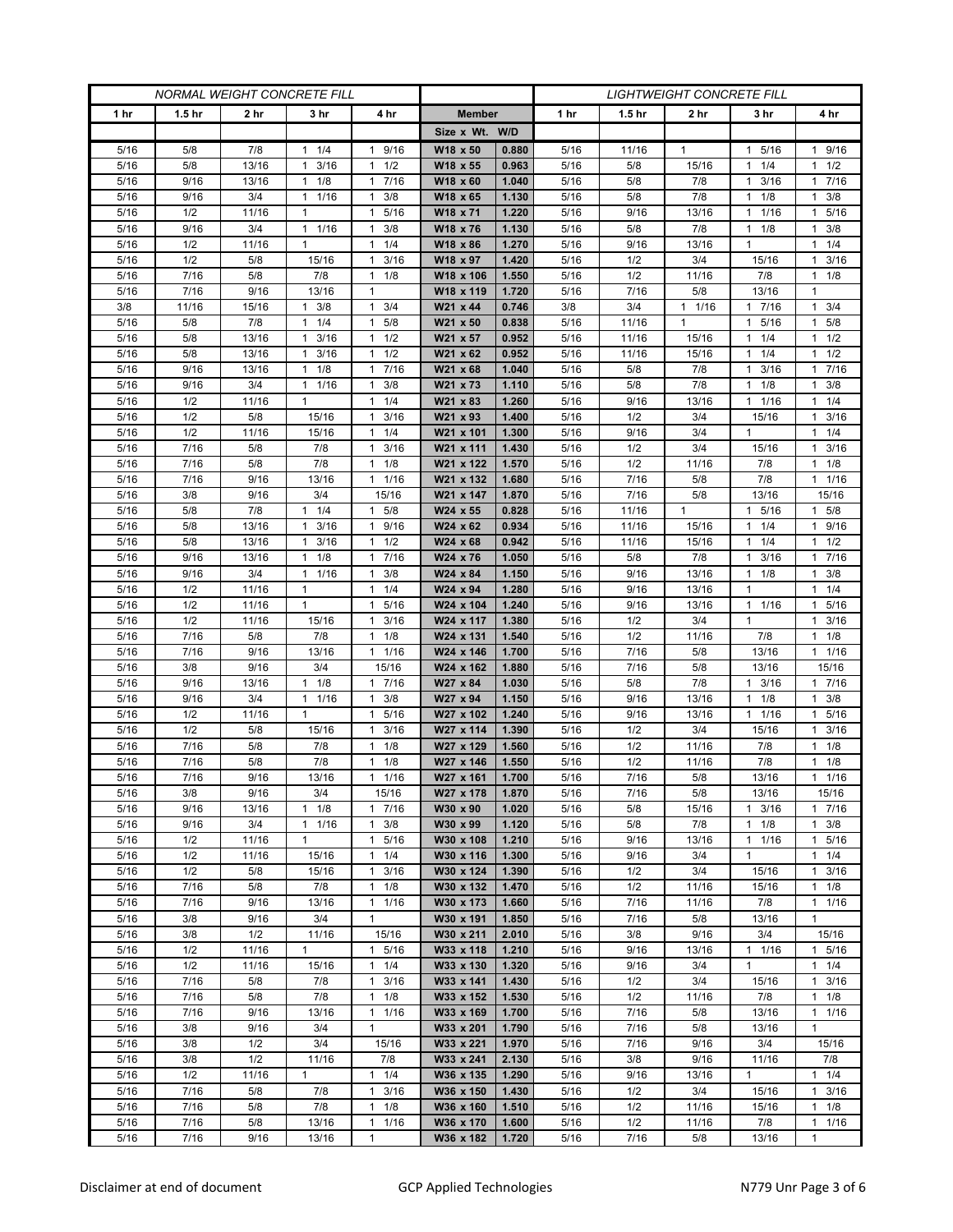| <b>NORMAL WEIGHT CONCRETE FILL</b> |                   |                                     |                                      |                                              |                | <b>LIGHTWEIGHT CONCRETE FILL</b> |              |                   |                                            |                       |                          |  |
|------------------------------------|-------------------|-------------------------------------|--------------------------------------|----------------------------------------------|----------------|----------------------------------|--------------|-------------------|--------------------------------------------|-----------------------|--------------------------|--|
| 1 <sub>hr</sub>                    | 1.5 <sub>hr</sub> | 2 hr                                | 3 hr                                 | 4 hr                                         | <b>Member</b>  |                                  | 1 hr         | 1.5 <sub>hr</sub> | 2 hr                                       | 3 hr                  | 4 hr                     |  |
|                                    |                   |                                     |                                      |                                              | Size x Wt. W/D |                                  |              |                   |                                            |                       |                          |  |
| 5/16                               | 3/8               | 9/16                                | 3/4                                  | $\mathbf{1}$                                 | W36 x 194      | 1.810                            | 5/16         | 7/16              | 5/8                                        | 13/16                 | 1                        |  |
| 5/16                               | 3/8               | 1/2                                 | 3/4                                  | 15/16                                        | W36 x 210      | 1.960                            | 5/16         | 7/16              | 9/16                                       | 3/4                   | 15/16                    |  |
| 5/16                               | 3/8               | 1/2                                 | 3/4                                  | 15/16                                        | W36 x 230      | 1.950                            | 5/16         | 7/16              | 9/16                                       | 3/4                   | 15/16                    |  |
| 5/16                               | 3/8               | 1/2                                 | 11/16                                | 7/8                                          | W36 x 245      | 2.080                            | 5/16         | 3/8               | 9/16                                       | 3/4                   | 7/8                      |  |
| 5/16                               | 3/8               | 7/16                                | 5/8                                  | 13/16                                        | W36 x 256      | 2.370                            | 5/16         | 3/8               | 1/2                                        | 11/16                 | 13/16                    |  |
| 5/16                               | 3/8               | 1/2                                 | 11/16                                | 7/8                                          | W36 x 260      | 2.180                            | 5/16         | 3/8               | 9/16                                       | 11/16                 | 7/8                      |  |
| 5/16                               | 3/8               | 7/16                                | 5/8                                  | 13/16                                        | W36 x 280      | 2.350                            | 5/16         | 3/8               | 1/2                                        | 11/16                 | 13/16                    |  |
| 5/16                               | 3/8               | 7/16                                | 5/8                                  | 3/4                                          | W36 x 300      | 2.500                            | 5/16         | 3/8               | 1/2                                        | 5/8                   | 3/4                      |  |
| 1/2                                | 15/16             | 5/16<br>1                           | 7/8<br>$\mathbf{1}$                  | 2 7/16                                       | Other          | 0.370                            | 1/2          | $1 \t1/16$        | 1/2<br>$\mathbf{1}$                        | 1 15/16               | 2 7/16                   |  |
| 1/2                                | 15/16             | 5/16<br>1                           | 1 13/16                              | $2 \frac{3}{8}$                              | Other          | 0.380                            | 1/2          | $\mathbf{1}$      | 1/2<br>$\mathbf{1}$                        | 1 15/16               | $2 \frac{3}{8}$          |  |
| 1/2                                | 15/16             | 5/16<br>$\mathbf{1}$                | 1 13/16                              | 3/8<br>2                                     | Other          | 0.390                            | 1/2          | $\mathbf{1}$      | 7/16<br>$\mathbf{1}$                       | 1 15/16               | $2 \frac{3}{8}$          |  |
| 1/2                                | 15/16             | 1/4<br>1                            | 1 13/16                              | 5/16<br>2                                    | Other          | 0.400                            | 1/2          | $\mathbf{1}$      | 7/16<br>$\mathbf{1}$                       | $1 \t7/8$             | 2 5/16                   |  |
| 1/2                                | 15/16             | 1/4<br>1                            | 1 13/16                              | 5/16<br>2                                    | Other          | 0.410                            | 1/2          | 1                 | 7/16<br>$\mathbf{1}$                       | 7/8<br>1              | 2 5/16                   |  |
| 7/16                               | 7/8               | 1/4<br>1                            | 3/4<br>$\mathbf{1}$                  | 5/16<br>$\overline{2}$                       | Other          | 0.420                            | 7/16         | $\mathbf{1}$      | 7/16<br>$\mathbf{1}$                       | 7/8<br>$\mathbf{1}$   | 2 5/16                   |  |
| 7/16                               | 7/8               | $1 \t1/4$                           | $1 \t3/4$                            | $2 \t1/4$                                    | Other          | 0.430                            | 7/16         | $\mathbf{1}$      | 7/16<br>$\mathbf{1}$                       | 1 13/16               | $2 \t1/4$                |  |
| 7/16                               | 7/8               | $1 \t1/4$                           | 3/4<br>$\mathbf{1}$                  | $2 \t1/4$                                    | Other          | 0.440                            | 7/16         | $\mathbf{1}$      | 3/8<br>$\mathbf{1}$                        | 1 13/16               | $2 \t1/4$                |  |
| 7/16                               | 7/8               | 3/16<br>1                           | 3/4<br>$\mathbf{1}$                  | 1/4<br>2                                     | Other          | 0.450                            | 7/16         | 15/16             | 3/8<br>$\mathbf{1}$                        | 1 13/16               | $2 \t1/4$                |  |
| 7/16                               | 7/8               | 3/16<br>$\mathbf{1}$                | 1 11/16                              | $2 \frac{3}{16}$                             | Other          | 0.460                            | 7/16         | 15/16             | 3/8<br>$\mathbf{1}$                        | 1 13/16               | $2 \frac{3}{16}$         |  |
| 7/16                               | 7/8               | 3/16<br>$\mathbf{1}$                | 1 11/16                              | $2 \frac{3}{16}$                             | Other          | 0.470                            | 7/16         | 15/16             | 3/8<br>1                                   | $1 \t3/4$             | $2 \frac{3}{16}$         |  |
| 7/16                               | 7/8               | 3/16<br>1                           | 1 11/16                              | 3/16<br>2                                    | Other          | 0.480                            | 7/16         | 15/16             | 3/8<br>$\mathbf{1}$                        | 3/4                   | $2 \frac{3}{16}$         |  |
| 7/16                               | 7/8               | 3/16<br>1                           | 1 11/16                              | 2<br>1/8                                     | Other          | 0.490                            | 7/16         | 15/16             | 5/16<br>$\mathbf{1}$                       | 3/4<br>1              | $2 \t1/8$                |  |
| 7/16                               | 13/16             | 3/16<br>$\mathbf{1}$                | $1 \t5/8$                            | $2 \t1/8$                                    | Other          | 0.500                            | 7/16         | 15/16             | 5/16<br>$\mathbf{1}$                       | $1 \t3/4$             | $2 \t1/8$                |  |
| 7/16                               | 13/16             | 1/8<br>$\mathbf{1}$                 | 5/8<br>$\mathbf{1}$                  | 1/8<br>2                                     | Other          | 0.510                            | 7/16         | 15/16             | 5/16<br>$\mathbf{1}$                       | 1 11/16               | $2 \t1/8$                |  |
| 7/16                               | 13/16             | 1/8<br>$\mathbf{1}$                 | 5/8<br>$\mathbf{1}$                  | 2 1/16                                       | Other          | 0.520                            | 7/16         | 7/8               | 5/16<br>$\mathbf{1}$                       | 1 1 1 / 16            | 2 1/16                   |  |
| 7/16                               | 13/16             | $1 \t1/8$                           | $\mathbf{1}$<br>5/8                  | 2 1/16                                       | Other          | 0.530                            | 7/16         | 7/8               | 5/16<br>$\mathbf{1}$                       | 1 1 1 / 1 6           | 2 1/16                   |  |
| 7/16                               | 13/16             | 1/8<br>$\mathbf{1}$                 | 9/16<br>1                            | 2<br>1/16                                    | Other          | 0.540                            | 7/16         | 7/8               | 1/4<br>$\mathbf{1}$                        | 1 1 1 / 1 6           | 2 1/16                   |  |
| 7/16                               | 13/16             | 1/8<br>$\mathbf{1}$<br>$\mathbf{1}$ | 9/16<br>$\mathbf{1}$<br>$\mathbf{1}$ | 1/16<br>2<br>$\overline{2}$                  | Other          | 0.550<br>0.560                   | 7/16         | 7/8<br>7/8        | 1/4<br>$\mathbf{1}$<br>1/4<br>$\mathbf{1}$ | 5/8<br>1<br>1         | 2 1/16<br>$\overline{2}$ |  |
| 7/16                               | 13/16             | 1/8<br>$\mathbf{1}$                 | 9/16<br>$\mathbf{1}$                 | 2                                            | Other          |                                  | 7/16<br>7/16 | 7/8               | 1/4<br>$\mathbf{1}$                        | 5/8<br>5/8<br>1       | $\overline{2}$           |  |
| 7/16<br>7/16                       | 13/16<br>13/16    | 1/16<br>$1 \t1/16$                  | 9/16<br>9/16<br>1                    | $\overline{2}$                               | Other<br>Other | 0.570<br>0.580                   | 7/16         | 7/8               | 1/4<br>$\mathbf{1}$                        | 5/8<br>1              | $\overline{c}$           |  |
| 3/8                                | 3/4               | 1/16<br>1                           | 1/2<br>$\mathbf{1}$                  | $\overline{2}$                               | Other          | 0.590                            | 3/8          | 7/8               | 1/4<br>$\mathbf{1}$                        | 5/8                   | $\overline{2}$           |  |
| 3/8                                | 3/4               | 1/16<br>1                           | 1/2<br>$\mathbf{1}$                  | 1 15/16                                      | Other          | 0.600                            | 3/8          | 7/8               | 3/16<br>$\mathbf{1}$                       | 9/16<br>1             | 1 15/16                  |  |
| 3/8                                | 3/4               | 1/16<br>$\mathbf{1}$                | $1 \t1/2$                            | 1 15/16                                      | Other          | 0.610                            | 3/8          | 13/16             | 3/16<br>$\mathbf{1}$                       | 9/16<br>1             | 1 15/16                  |  |
| 3/8                                | 3/4               | 1/16<br>$\mathbf{1}$                | $1 \t1/2$                            | 1 15/16                                      | Other          | 0.620                            | 3/8          | 13/16             | 3/16<br>$\mathbf{1}$                       | 9/16                  | 1 15/16                  |  |
| 3/8                                | 3/4               | 1/16<br>1                           | 1/2<br>$\mathbf{1}$                  | 7/8<br>$\mathbf{1}$                          | Other          | 0.630                            | 3/8          | 13/16             | 3/16<br>$\mathbf{1}$                       | 9/16<br>1             | 17/8                     |  |
| 3/8                                | 3/4               | 1/16<br>$\mathbf{1}$                | 7/16<br>$\mathbf{1}$                 | 7/8<br>$\mathbf{1}$                          | Other          | 0.640                            | 3/8          | 13/16             | 3/16<br>$\mathbf{1}$                       | 9/16<br>1             | 17/8                     |  |
| 3/8                                | 3/4               | 1                                   | 17/16                                | 7/8<br>$\mathbf{1}$                          | Other          | 0.650                            | 3/8          | 13/16             | 3/16<br>$\mathbf{1}$                       | 1/2<br>1              | 17/8                     |  |
| 3/8                                | 3/4               | $\mathbf{1}$                        | 7/16<br>$\mathbf{1}$                 | 7/8<br>1                                     | Other          | 0.660                            | 3/8          | 13/16             | 3/16<br>$\mathbf{1}$                       | 1/2<br>1              | 17/8                     |  |
| 3/8                                | 3/4               | $\mathbf{1}$                        | 7/16<br>$\mathbf{1}$                 | 7/8<br>$\mathbf{1}$                          | Other          | 0.670                            | 3/8          | 13/16             | 1/8<br>$\mathbf{1}$                        | 1/2<br>1              | 17/8                     |  |
| 3/8                                | 3/4               | $\mathbf{1}$                        | 7/16<br>$\mathbf{1}$                 | 1 13/16                                      | Other          | 0.680                            | 3/8          | 13/16             | 1/8<br>$\mathbf{1}$                        | 1/2<br>1              | 1 13/16                  |  |
| 3/8                                | 11/16             | $\mathbf{1}$                        | 3/8<br>1                             | 1 13/16                                      | Other          | 0.690                            | 3/8          | 13/16             | 1/8<br>$\mathbf{1}$                        | 1/2<br>$\mathbf{1}$   | 1 13/16                  |  |
| 3/8                                | 11/16             | 1                                   | 3/8<br>$\mathbf{1}$                  | 1 13/16                                      | Other          | 0.700                            | 3/8          | 13/16             | 1/8<br>$\mathbf{1}$                        | 17/16                 | 1 13/16                  |  |
| 3/8                                | 11/16             | $\mathbf{1}$                        | $1 \t3/8$                            | 1 13/16                                      | Other          | 0.710                            | 3/8          | 3/4               | 1/8<br>$\mathbf{1}$                        | 7/16<br>$\mathbf{1}$  | 1 13/16                  |  |
| 3/8                                | 11/16             | 1                                   | $1 \t3/8$                            | 3/4<br>$\mathbf{1}$                          | Other          | 0.720                            | 3/8          | 3/4               | 1/8<br>$\mathbf{1}$                        | 1 7/16                | $1 \t3/4$                |  |
| 3/8                                | 11/16             | 15/16                               | 3/8<br>1                             | 3/4<br>$\mathbf{1}$                          | Other          | 0.730                            | 3/8          | 3/4               | 1/8<br>$\mathbf{1}$                        | 7/16<br>1             | $1 \t3/4$                |  |
| 3/8                                | 11/16             | 15/16                               | 3/8<br>$\mathbf{1}$                  | 3/4<br>$\mathbf{1}$                          | Other          | 0.740                            | 3/8          | 3/4               | 1/16<br>$\mathbf{1}$                       | 7/16<br>$\mathbf{1}$  | $1 \t3/4$                |  |
| 3/8                                | 11/16             | 15/16                               | $1 \t3/8$                            | 3/4<br>1                                     | Other          | 0.750                            | 3/8          | 3/4               | 1/16<br>$\mathbf{1}$                       | 1 7/16                | $1 \t3/4$                |  |
| 3/8                                | 11/16             | 15/16                               | 5/16<br>1                            | 3/4<br>$\mathbf{1}$                          | Other          | 0.760                            | 3/8          | 3/4               | 1/16<br>$\mathbf{1}$                       | 3/8<br>1              | $1 \t3/4$                |  |
| 3/8                                | 11/16             | 15/16                               | $\mathbf{1}$<br>5/16                 | 1 11/16                                      | Other          | 0.770                            | 3/8          | 3/4               | 1/16<br>$\mathbf{1}$                       | 3/8<br>$\mathbf{1}$   | 1 11/16                  |  |
| 3/8                                | 11/16             | 15/16                               | 1 5/16                               | 1 11/16                                      | Other          | 0.780                            | 3/8          | 3/4               | 1/16<br>$\mathbf{1}$                       | 3/8<br>$\mathbf{1}$   | 1 11/16                  |  |
| 3/8                                | 11/16             | 15/16                               | 1 5/16                               | 1 11/16                                      | Other          | 0.790                            | 3/8          | 3/4               | 1/16<br>$\mathbf{1}$                       | 3/8<br>$\mathbf{1}$   | 1 11/16                  |  |
| 3/8                                | 11/16             | 15/16                               | 5/16<br>1                            | 1 11/16                                      | Other          | 0.800                            | 3/8          | 3/4               | 1/16<br>$\mathbf{1}$                       | 3/8<br>1              | 1 11/16                  |  |
| 3/8                                | 11/16             | 15/16                               | $\mathbf{1}$<br>5/16                 | 1 11/16                                      | Other          | 0.810                            | 3/8          | 3/4               | 1/16<br>$\mathbf{1}$                       | 3/8<br>1              | 1 11/16                  |  |
| 5/16                               | 5/8               | 7/8                                 | $1 \t1/4$                            | $\mathbf{1}$<br>5/8                          | Other          | 0.820                            | 5/16         | 11/16             | $\mathbf{1}$                               | 5/16<br>1             | $1 \t5/8$                |  |
| 5/16                               | 5/8               | 7/8                                 | $\mathbf{1}$<br>1/4                  | 5/8<br>1                                     | Other          | 0.830                            | 5/16         | 11/16             | $\mathbf{1}$                               | 5/16<br>1             | 1 5/8                    |  |
| 5/16                               | 5/8               | 7/8                                 | 1/4<br>$\mathbf{1}$                  | 5/8<br>1                                     | Other          | 0.840                            | 5/16         | 11/16             | $\mathbf{1}$                               | 5/16                  | 1 5/8                    |  |
| 5/16                               | 5/8               | 7/8                                 | 1/4<br>$\mathbf{1}$                  | 5/8<br>1                                     | Other          | 0.850                            | 5/16         | 11/16             | $\mathbf{1}$                               | 5/16<br>1             | $1 \t5/8$                |  |
| 5/16                               | 5/8               | 7/8                                 | 1/4<br>$\mathbf{1}$                  | $\mathbf{1}$<br>5/8                          | Other          | 0.860                            | 5/16         | 11/16             | $\mathbf{1}$                               | 5/16<br>1             | 1 5/8                    |  |
| 5/16                               | 5/8               | 7/8                                 | $\mathbf{1}$<br>1/4<br>$\mathbf{1}$  | 5/8<br>1                                     | Other          | 0.870                            | 5/16         | 11/16             | $\mathbf{1}$                               | 5/16                  | 1 5/8                    |  |
| 5/16<br>5/16                       | 5/8<br>5/8        | 7/8<br>7/8                          | 1/4<br>1/4<br>$\mathbf{1}$           | 9/16<br>$\mathbf{1}$<br>9/16<br>$\mathbf{1}$ | Other<br>Other | 0.880<br>0.890                   | 5/16<br>5/16 | 11/16             | $\mathbf{1}$<br>$\mathbf{1}$               | 5/16<br>1<br>1/4<br>1 | 1 9/16<br>1 9/16         |  |
|                                    | 5/8               | 7/8                                 | 3/16<br>1                            | 9/16<br>$\mathbf{1}$                         |                | 0.900                            |              | 11/16             | $\mathbf{1}$                               | 1                     | 9/16<br>$\mathbf{1}$     |  |
| 5/16<br>5/16                       | 5/8               | 7/8                                 | 1                                    | 1                                            | Other<br>Other | 0.910                            | 5/16<br>5/16 | 11/16<br>11/16    | $\mathbf{1}$                               | 1/4<br>1/4<br>1       | 1 9/16                   |  |
| $5/16$                             | $5/8$             | 7/8                                 | 3/16<br>3/16<br>$\mathbf{1}$         | 9/16<br>9/16<br>$\mathbf{1}$                 | Other          | 0.920                            | 5/16         | 11/16             |                                            | 1/4<br>$\mathbf{1}$   | 1 9/16                   |  |
|                                    |                   |                                     |                                      |                                              |                |                                  |              |                   | 15/16                                      |                       |                          |  |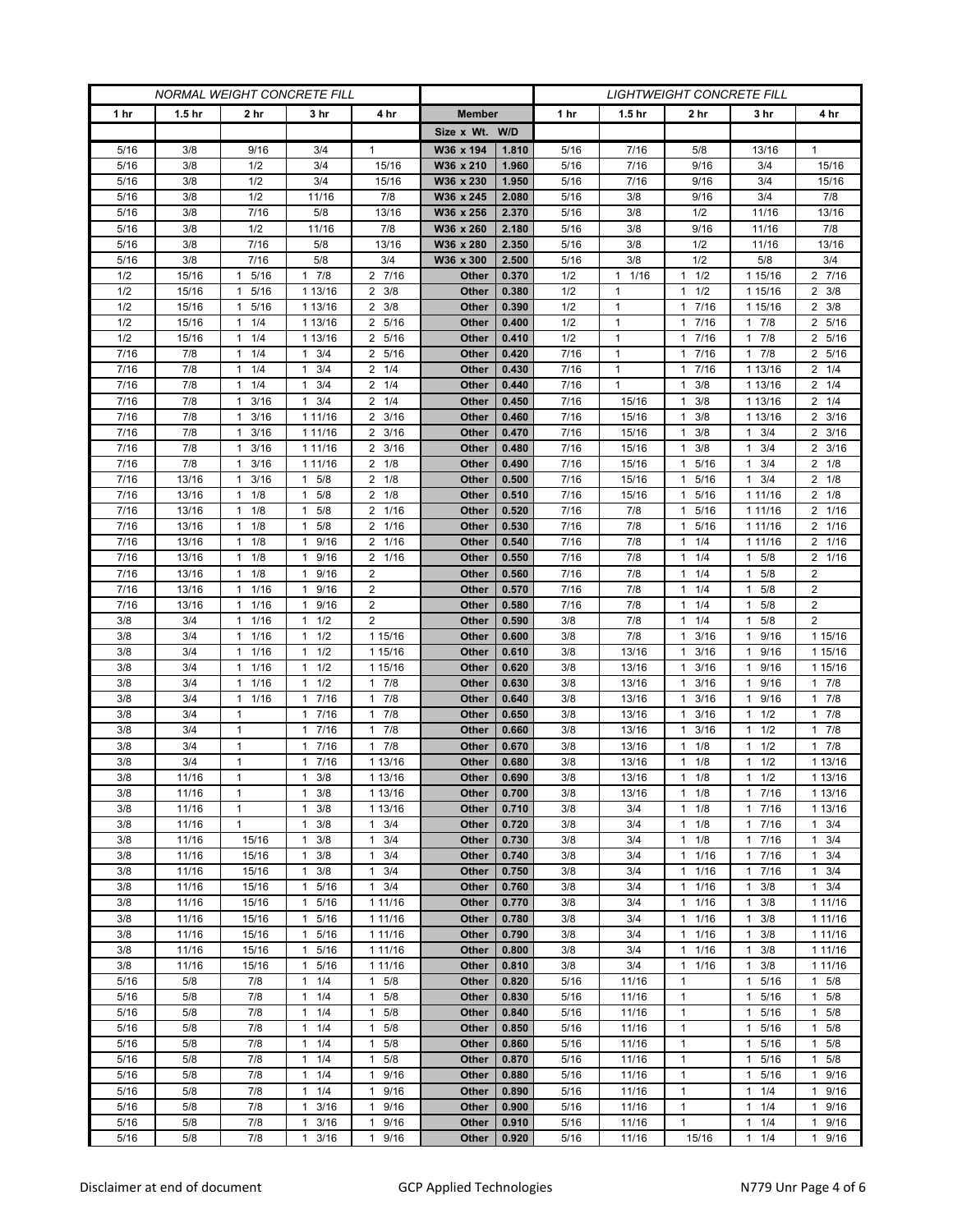| <b>NORMAL WEIGHT CONCRETE FILL</b> |                   |                |                              |                                   | <b>LIGHTWEIGHT CONCRETE FILL</b> |                |              |                   |            |                      |                                              |
|------------------------------------|-------------------|----------------|------------------------------|-----------------------------------|----------------------------------|----------------|--------------|-------------------|------------|----------------------|----------------------------------------------|
| 1 hr                               | 1.5 <sub>hr</sub> | 2 hr           | 3 hr                         | 4 hr                              | <b>Member</b>                    |                | 1 hr         | 1.5 <sub>hr</sub> | 2 hr       | 3 hr                 | 4 hr                                         |
|                                    |                   |                |                              |                                   | Size x Wt. W/D                   |                |              |                   |            |                      |                                              |
| 5/16                               | 5/8               | 13/16          | $1 \t3/16$                   | 9/16<br>1                         | Other                            | 0.930          | 5/16         | 11/16             | 15/16      | $1 \t1/4$            | 1 9/16                                       |
| 5/16                               | 5/8               | 13/16          | 3/16<br>1                    | 1/2<br>$\mathbf{1}$               | Other                            | 0.940          | 5/16         | 11/16             | 15/16      | 1/4<br>1             | $1 \t1/2$                                    |
| 5/16                               | 5/8               | 13/16          | 3/16<br>$\mathbf{1}$         | 1/2<br>$\mathbf{1}$               | Other                            | 0.950          | 5/16         | 11/16             | 15/16      | 1/4                  | $1 \t1/2$                                    |
| 5/16                               | 5/8               | 13/16          | 3/16<br>1                    | 1/2<br>1                          | Other                            | 0.960          | 5/16         | 11/16             | 15/16      | 1/4<br>1             | $1 \t1/2$                                    |
| 5/16                               | 5/8               | 13/16          | 3/16<br>$\mathbf{1}$         | 1/2<br>$\mathbf{1}$               | Other                            | 0.970          | 5/16         | 5/8               | 15/16      | 3/16<br>1            | $1 \t1/2$                                    |
| 5/16                               | 9/16              | 13/16          | 1/8<br>$\mathbf{1}$          | 1/2<br>1                          | Other                            | 0.980          | 5/16         | 5/8               | 15/16      | 3/16                 | $1 \t1/2$                                    |
| 5/16                               | 9/16              | 13/16          | $1 \t1/8$                    | 1/2<br>$\mathbf{1}$               | Other                            | 0.990          | 5/16         | 5/8               | 15/16      | 3/16<br>1            | 1/2<br>1                                     |
| 5/16                               | 9/16              | 13/16          | 1/8<br>$\mathbf{1}$          | 1/2<br>$\mathbf{1}$               | Other                            | 1.000          | 5/16         | 5/8               | 15/16      | 3/16<br>1            | $1 \t1/2$                                    |
| 5/16                               | 9/16              | 13/16          | 1/8<br>$\mathbf{1}$          | 7/16<br>$\mathbf{1}$              | Other                            | 1.010          | 5/16         | 5/8               | 15/16      | 3/16                 | 17/16                                        |
| 5/16                               | 9/16              | 13/16          | 1/8<br>$\mathbf{1}$          | 7/16<br>$\mathbf{1}$              | Other                            | 1.020          | 5/16         | 5/8               | 15/16      | 3/16<br>1            | 17/16                                        |
| 5/16                               | 9/16              | 13/16          | 1/8<br>$\mathbf{1}$          | 7/16<br>$\mathbf{1}$              | Other                            | 1.030          | 5/16         | 5/8               | 7/8        | 3/16<br>1            | 17/16                                        |
| 5/16                               | 9/16              | 13/16          | 1/8<br>$\mathbf{1}$          | 7/16<br>$\mathbf{1}$              | Other                            | 1.040          | 5/16         | 5/8               | 7/8        | 3/16<br>1            | 17/16                                        |
| 5/16                               | 9/16              | 13/16          | 1/8<br>$\mathbf{1}$          | 7/16<br>$\mathbf{1}$              | Other                            | 1.050          | 5/16         | 5/8               | 7/8        | 3/16<br>1            | 17/16                                        |
| 5/16                               | 9/16              | 3/4            | 1/8<br>$\mathbf{1}$          | 7/16<br>$\mathbf{1}$              | Other                            | 1.060          | 5/16         | 5/8               | 7/8        | 1/8<br>1             | 7/16<br>$\mathbf{1}$                         |
| 5/16                               | 9/16              | 3/4            | $1 \t1/16$                   | 7/16<br>$\mathbf{1}$              | Other                            | 1.070          | 5/16         | 5/8               | 7/8        | 1/8<br>$\mathbf{1}$  | 17/16                                        |
| 5/16                               | 9/16              | 3/4            | 1 1/16                       | 3/8<br>1                          | Other                            | 1.080          | 5/16         | 5/8               | 7/8        | 1/8<br>1             | $1 \t3/8$                                    |
| 5/16                               | 9/16              | 3/4            | 1<br>1/16                    | $\mathbf{1}$<br>3/8               | Other                            | 1.090          | 5/16         | 5/8               | 7/8        | 1/8<br>1             | 3/8<br>$\mathbf{1}$                          |
| 5/16                               | 9/16              | 3/4            | 1/16<br>$\mathbf{1}$         | 3/8<br>$\mathbf{1}$               | Other                            | 1.100          | 5/16         | 5/8               | 7/8        | 1/8<br>1             | $1 \t3/8$                                    |
| 5/16                               | 9/16              | 3/4            | 1 1/16<br>1                  | 3/8<br>$\mathbf{1}$               | Other                            | 1.110          | 5/16         | 5/8               | 7/8        | $1 \t1/8$<br>1       | $1 \t3/8$<br>1                               |
| 5/16<br>5/16                       | 9/16<br>9/16      | 3/4<br>3/4     | 1/16<br>1/16<br>$\mathbf{1}$ | 3/8<br>1<br>3/8<br>$\mathbf{1}$   | Other<br>Other                   | 1.120<br>1.130 | 5/16<br>5/16 | 5/8<br>5/8        | 7/8<br>7/8 | 1/8<br>1/8<br>1      | 3/8<br>3/8<br>$\mathbf{1}$                   |
| 5/16                               | 9/16              | 3/4            | 1 1/16                       | 3/8<br>1                          | Other                            | 1.140          | 5/16         | 9/16              | 7/8        | $1 \t1/8$            | $1 \t3/8$                                    |
| 5/16                               | 9/16              | 3/4            | 1/16<br>$\mathbf 1$          | 3/8<br>1                          | Other                            | 1.150          | 5/16         | 9/16              | 13/16      | 1/8<br>1             | 3/8<br>1                                     |
| 5/16                               | 9/16              | 3/4            | 1/16<br>$\mathbf{1}$         | 5/16<br>$\mathbf{1}$              | Other                            | 1.160          | 5/16         | 9/16              | 13/16      | 1/16<br>1            | 1 5/16                                       |
| 5/16                               | 9/16              | 3/4            | $1 \t1/16$                   | $\mathbf{1}$<br>5/16              | Other                            | 1.170          | 5/16         | 9/16              | 13/16      | 1 1/16               | 1 5/16                                       |
| 5/16                               | 1/2               | 3/4            | 1                            | 5/16<br>$\mathbf{1}$              | Other                            | 1.180          | 5/16         | 9/16              | 13/16      | 1/16<br>1            | 5/16<br>1                                    |
| 5/16                               | 1/2               | 3/4            | $\mathbf{1}$                 | 5/16<br>$\mathbf{1}$              | Other                            | 1.190          | 5/16         | 9/16              | 13/16      | 1/16<br>1            | 5/16<br>1                                    |
| 5/16                               | 1/2               | 3/4            | $\mathbf{1}$                 | 5/16<br>$\mathbf{1}$              | Other                            | 1.200          | 5/16         | 9/16              | 13/16      | 1/16<br>1            | 5/16<br>$\mathbf{1}$                         |
| 5/16                               | 1/2               | 11/16          | $\mathbf{1}$                 | 5/16<br>$\mathbf{1}$              | Other                            | 1.210          | 5/16         | 9/16              | 13/16      | 1/16<br>1            | 5/16<br>$\mathbf{1}$                         |
| 5/16                               | 1/2               | 11/16          | $\mathbf{1}$                 | 5/16<br>$\mathbf{1}$              | Other                            | 1.220          | 5/16         | 9/16              | 13/16      | 1/16<br>$\mathbf{1}$ | 1 5/16                                       |
| 5/16                               | 1/2               | 11/16          | $\mathbf{1}$                 | 5/16<br>1                         | Other                            | 1.230          | 5/16         | 9/16              | 13/16      | 1/16<br>1            | 5/16<br>1                                    |
| 5/16                               | 1/2               | 11/16          | $\mathbf{1}$                 | 5/16<br>1                         | Other                            | 1.240          | 5/16         | 9/16              | 13/16      | 1/16<br>1            | 5/16<br>1                                    |
| 5/16                               | 1/2               | 11/16          | $\mathbf{1}$                 | 1/4<br>$\mathbf{1}$               | Other                            | 1.250          | 5/16         | 9/16              | 13/16      | 1/16<br>1            | 11/4                                         |
| 5/16                               | 1/2               | 11/16          | $\mathbf{1}$                 | 1/4<br>1                          | Other                            | 1.260          | 5/16         | 9/16              | 13/16      | 1/16<br>1            | 11/4                                         |
| 5/16                               | 1/2               | 11/16          | $\mathbf{1}$                 | 1/4<br>$\mathbf{1}$               | Other                            | 1.270          | 5/16         | 9/16              | 13/16      | -1                   | $1 \t1/4$                                    |
| 5/16                               | 1/2               | 11/16          | $\mathbf{1}$                 | 1/4<br>$\mathbf{1}$               | Other                            | 1.280          | 5/16         | 9/16              | 13/16      | $\mathbf{1}$         | 11/4                                         |
| 5/16                               | 1/2               | 11/16          | $\mathbf{1}$                 | 1/4<br>$\mathbf{1}$               | Other                            | 1.290          | 5/16         | 9/16              | 13/16      | $\mathbf{1}$         | 11/4                                         |
| 5/16                               | 1/2               | 11/16          | 15/16                        | 1/4<br>1                          | Other                            | 1.300          | 5/16         | 9/16              | 3/4        | 1                    | $1 \t1/4$                                    |
| 5/16                               | 1/2               | 11/16          | 15/16                        | 1/4<br>$\mathbf{1}$               | Other                            | 1.310          | 5/16         | 9/16              | 3/4        | $\mathbf{1}$         | 11/4                                         |
| 5/16                               | 1/2               | 11/16          | 15/16                        | 1/4<br>$\mathbf{1}$               | Other                            | 1.320          | 5/16         | 9/16              | 3/4        | $\mathbf{1}$         | $1 \t1/4$                                    |
| 5/16                               | 1/2               | 11/16          | 15/16                        | 1/4<br>$\mathbf{1}$               | Other                            | 1.330          | 5/16         | 9/16              | 3/4        | $\mathbf{1}$         | $1 \t1/4$                                    |
| 5/16                               | 1/2               | 11/16          | 15/16                        | 1/4<br>1                          | Other                            | 1.340          | 5/16         | 9/16              | 3/4        | 1                    | $1 \t1/4$                                    |
| 5/16                               | 1/2               | 11/16          | 15/16                        | 3/16<br>$\mathbf{1}$              | Other                            | 1.350          | $5/16$       | 9/16              | 3/4        | $\mathbf{1}$         | $1 \t3/16$                                   |
| 5/16                               | 1/2               | 11/16          | 15/16                        | 3/16<br>1                         | Other                            | 1.360          | 5/16         | 1/2               | 3/4        | 1                    | $1 \t3/16$                                   |
| 5/16<br>5/16                       | 1/2<br>1/2        | 11/16<br>11/16 | 15/16<br>15/16               | 3/16<br>1<br>3/16<br>$\mathbf{1}$ | Other<br>Other                   | 1.370<br>1.380 | 5/16<br>5/16 | 1/2<br>1/2        | 3/4<br>3/4 | 1<br>$\mathbf{1}$    | 3/16<br>$\mathbf{1}$<br>3/16<br>$\mathbf{1}$ |
| 5/16                               | 1/2               | 5/8            | 15/16                        | 3/16<br>1                         | Other                            | 1.390          | 5/16         | 1/2               | 3/4        | 15/16                | $1 \t3/16$                                   |
| 5/16                               | 1/2               | 5/8            | 15/16                        | 3/16<br>$\mathbf{1}$              | Other                            | 1.400          | 5/16         | 1/2               | 3/4        | 15/16                | $1 \t3/16$                                   |
| 5/16                               | 1/2               | 5/8            | 15/16                        | 3/16<br>$\mathbf{1}$              | Other                            | 1.410          | 5/16         | 1/2               | 3/4        | 15/16                | $1 \t3/16$                                   |
| 5/16                               | 1/2               | 5/8            | 15/16                        | 3/16<br>$\mathbf{1}$              | Other                            | 1.420          | 5/16         | 1/2               | 3/4        | 15/16                | $1 \t3/16$                                   |
| 5/16                               | 7/16              | 5/8            | 7/8                          | 3/16<br>$\mathbf{1}$              | Other                            | 1.430          | 5/16         | 1/2               | 3/4        | 15/16                | $1 \t3/16$                                   |
| 5/16                               | 7/16              | 5/8            | 7/8                          | 3/16<br>$\mathbf{1}$              | Other                            | 1.440          | 5/16         | 1/2               | 3/4        | 15/16                | $1 \t3/16$                                   |
| 5/16                               | 7/16              | 5/8            | 7/8                          | 1/8<br>$\mathbf{1}$               | Other                            | 1.450          | 5/16         | 1/2               | 3/4        | 15/16                | $1 \t1/8$                                    |
| 5/16                               | 7/16              | 5/8            | 7/8                          | 1/8<br>$\mathbf{1}$               | Other                            | 1.460          | 5/16         | 1/2               | 3/4        | 15/16                | $1 \t1/8$                                    |
| 5/16                               | 7/16              | 5/8            | 7/8                          | 1/8<br>$\mathbf{1}$               | Other                            | 1.470          | 5/16         | 1/2               | 11/16      | 15/16                | $1 \t1/8$                                    |
| 5/16                               | 7/16              | 5/8            | 7/8                          | 1/8<br>$\mathbf{1}$               | Other                            | 1.480          | 5/16         | 1/2               | 11/16      | 15/16                | $1 \t1/8$                                    |
| 5/16                               | 7/16              | 5/8            | 7/8                          | 1/8<br>$\mathbf{1}$               | Other                            | 1.490          | 5/16         | 1/2               | 11/16      | 15/16                | $1 \t1/8$                                    |
| 5/16                               | 7/16              | 5/8            | 7/8                          | 1/8<br>$\mathbf{1}$               | Other                            | 1.500          | 5/16         | 1/2               | 11/16      | 15/16                | $1 \t1/8$                                    |
| 5/16                               | 7/16              | 5/8            | 7/8                          | 1/8<br>$\mathbf{1}$               | Other                            | 1.510          | 5/16         | 1/2               | 11/16      | 15/16                | $1 \t1/8$                                    |
| 5/16                               | 7/16              | 5/8            | 7/8                          | 1/8<br>$\mathbf{1}$               | Other                            | 1.520          | 5/16         | 1/2               | 11/16      | 15/16                | $1 \t1/8$                                    |
| 5/16                               | 7/16              | 5/8            | 7/8                          | 1/8<br>$\mathbf{1}$               | Other                            | 1.530          | 5/16         | 1/2               | 11/16      | 7/8                  | $1 \t1/8$                                    |
| 5/16                               | 7/16              | 5/8            | 7/8                          | 1/8<br>$\mathbf{1}$               | Other                            | 1.540          | 5/16         | 1/2               | 11/16      | 7/8                  | $1 \t1/8$                                    |
| 5/16                               | 7/16              | $5/8$          | 7/8                          | 1/8<br>$\mathbf{1}$               | Other                            | 1.550          | 5/16         | 1/2               | 11/16      | 7/8                  | $1 \t1/8$                                    |
| 5/16                               | 7/16              | 5/8            | 7/8                          | 1/8<br>$\mathbf{1}$               | Other                            | 1.560          | 5/16         | 1/2               | 11/16      | $7/8$                | $1 \t1/8$                                    |